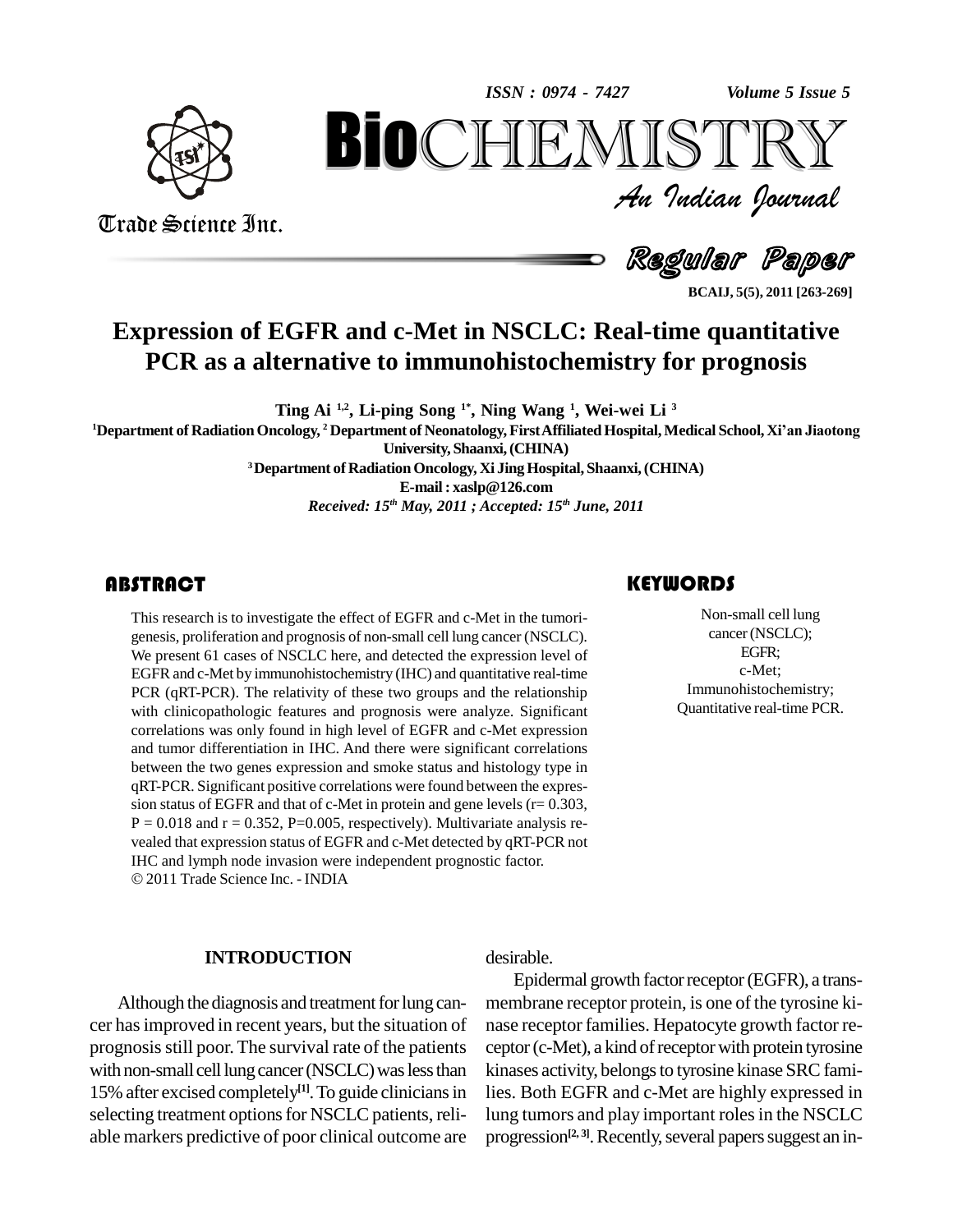# Regular Paper

teraction between HGF/MET and EGFR signaling pathways<sup>[4-7]</sup>. The current method of choice for EGFR and the perc-Met testing isimmunohistochemistry (IHC), which assesses expression directly at the protein level. How- "R76% was counted 4. On the respect of staining ever, the results of IHC are not quantitative and there are no standardized scoring system and no uniformly accepted threshold for positivity. Thus, we investigated whether quantitative real-time PCR (qRT-PCR), an in-<br>herently quantitative method insensitive to interobserver variability and easily amenable to standardization, represents a useful alternative approach for scoring of the EGFR and c-Met status in NSCLC compared to IHC. The expression of EGFR and c-Met in patients with NSCLC was examined and correlated with clinical outcome data.We show that qRT-PCR was a alterna-

# **MATERIALSAND METHODS**

## **Study population**

Collect integrated clinical data of 61 cases with NSCLC, without any treatment, between1998 and 2005 in the First Affiliate Hospital of Xi'an Jiaotong University and. The follow-up was end in the May 2008. Histological classification and differentiation grade were sec,  $60^{\circ}$ C for 20 sec,  $72^{\circ}$ C for 20 sec, and  $78^{\circ}$ C for conducted according to 1999 WHO histological clas sification standards of lung cancer; staging was carried out according to newly revised TNM staging criteria of the International Union againstCancerin 1997.

## **Immunohistochemical staining**

counterstained with Mayer's hematoxylin. Both of the *Indian*<br>*Indian*<br>*Indian*<br>*IISTRY*<br>*Indian Iournal* Tissue specimens were fixed in neutral buffered formalin (10% v/v formalin in water; pH 7.4) and embed-Tissue specimens were fixed in neutral buffered for-<br>malin (10% v/v formalin in water; pH 7.4) and embed-<br>ded in paraffin wax. Serial sections of 4-µm thickness were cut and mounted on charged glass slides. The monoclonal antibody against EGFR (1:100; Cell Signaling Technology) and c-Met (1:200; Santa Cruz Biotechnology) were used respectively.The Streptavidin- Peroxidase technique (Golden Bridge International: SP-9000) was used as described<sup>[8]</sup>. An irrelevant rabbit \_\_ antiserum served as a negative control. Sections were 9000) was used as described<sup>[8]</sup>. An irrelevant rabbit  $\frac{Prim}{EGFR}$  antiserum served as a negative control. Sections were counterstained with Mayer's hematoxylin. Both of the percentage of positive cells and the strength of the staining were considerate in the follow methods. 5 magnification visions were selected random under the optical microscope, the calculation of results as followed: the

**BIO**CHEMISTRY

percentage of positive cells in 0-5% was counted 0; the percentage of positive cells in 5-25% was counted the percentage of positive cells in 5-25% was counted<br>1; 26-50% was counted 2; 51-75% was counted 3;<br>"R76% was counted 4. On the respect of staining strength, the score for tumor cells without stain is 0; straw yellow for 1; brown for 2; tan for 3.The staining index score was the sum of the items above. The score in 0-2 mean negative, while the score in  $>3$  mean positive.

## **Genomic DNA extraction**

tive to IHC for predicting the prognosis of NSCLC. digestion with 0.5% SDS and 0.5 mg/ml proteinase K<br>at 37 °C overnight, extracted with phenol and precipi-For nucleic acid extraction from paraffin-embed ded tissues, 5 mm sections were immersed in xylene for 30min to remove paraffin, andwashed in absolute and then in70% ethanol. All samples were subjected to<br>digestion with 0.5% SDS and 0.5 mg/ml proteinase K<br>at 37 °C overnight, extracted with phenol and precipidigestion with 0.5% SDS and 0.5mg/ml proteinase K tated with ethanol in the presence of sodium acetate. DNAconcentration was quantitated byA260 absor tated with ethanol in the presence of sodium acetate.<br>DNA concentration was quantitated by A 260 absorbance with a Bioanalyzer and NanoDrop™ spectrometers.

# **Qrt-PCR**

The PCR cycling began with template denature at **Qrt-PCK**<br>The PCR cycling began with template denature at<br>95°C for 30s, followed by 40 cycles of 95°C for 10 The PCR cycling began with template denature at 95°C for 30s, followed by 40 cycles of 95°C for 10 sec, 60°C for 20 sec, 72°C for 20 sec, and 78°C for 20 sec. In addition, final PCR products were resolved in agarose electrophoresis and a single band of expected size indicated the specificity of the reaction. After the verification, the efficiency of amplification was consistency.The expression levels of candidate genes were standardized using the Line-1 as an internal reference. The primers were listed in TABLE 1. Taken the average of the three parallel groups Ct value, and then calculated the deviation Ct value ( $\vec{i}$  -Ct) between the Ct of c-Met and Line-1 and that between the Ct of EGFR and Line-1, separately. Relative DNA copy numbers **TABLE.1 : Primer sequence for Real-time Fluorescence QuantitativePCR**

| <b>Primer</b>  | <b>Primer sequence</b>         | Length of<br>products |  |  |
|----------------|--------------------------------|-----------------------|--|--|
| EGFR(F)        | 5'-GGGCAAAGAAGAAACGGAG-3'      |                       |  |  |
| EGFR(R)        | 5'-GTCCATCAGTGGGGAGTAAG-3'     | 89 <sub>bp</sub>      |  |  |
| $c$ -Met $(F)$ | 5'-TCATTGGTTCCAATCACAGCTCA-3'u | 80 <sub>bp</sub>      |  |  |
| $c$ -Met $(R)$ | 5'-GCCACCGAGACAGAGGCTAATC-3'   |                       |  |  |
| Line-1 $(F)$   | 5'-CCGCTCAACTACATGGAAACTG-3'   |                       |  |  |
| Line-1 $(R)$   | 5'-GCGTCCCAGAGATTCTGGTATG-3'   | 135bp                 |  |  |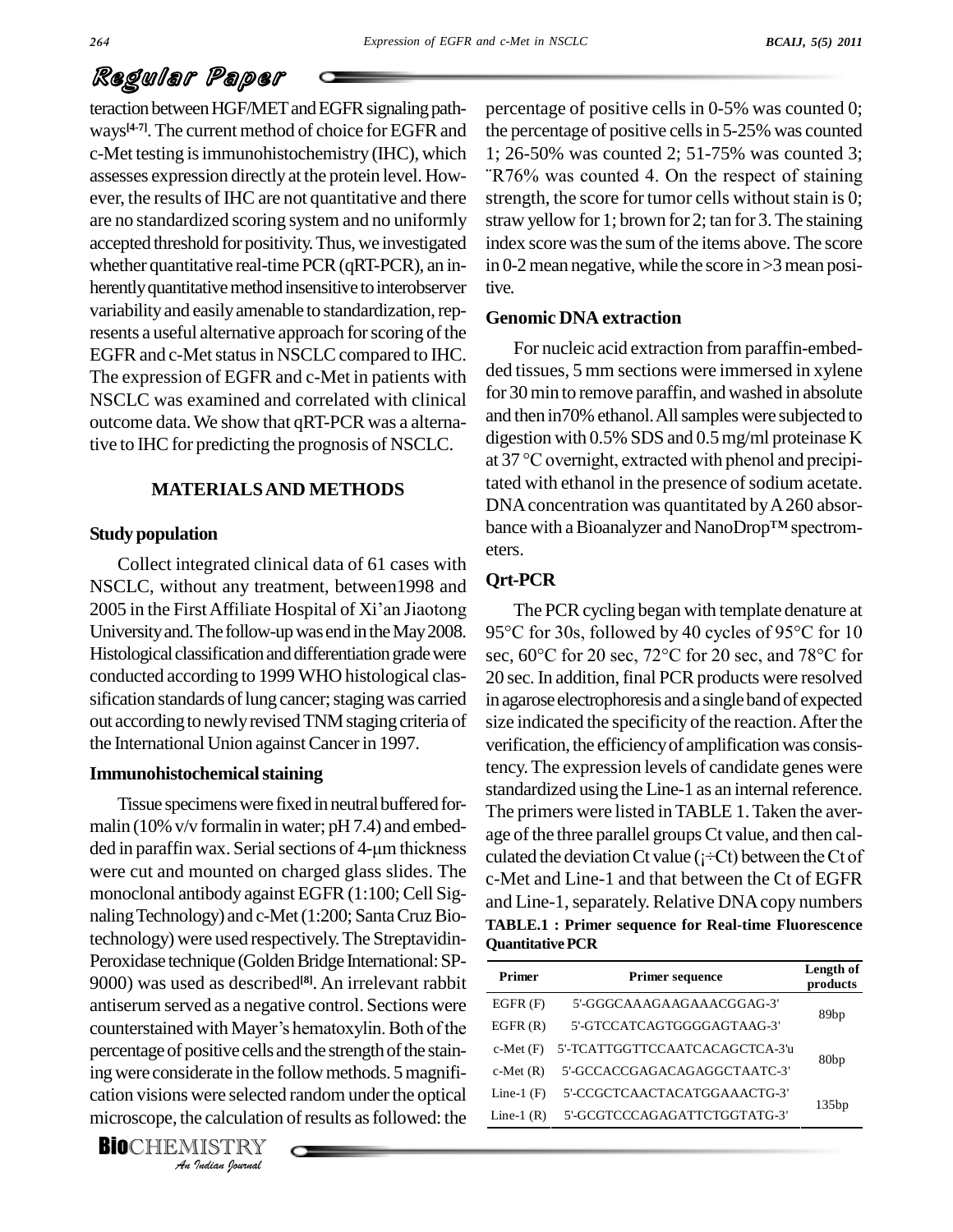$\mathbf{A}$ 

# Regular Paper

((RCNs) was calculated as the follow formula:  $DNA =$  Figure 1.  $2^{-i+Ct} \times 100$ .  $RCNs)$  w

#### **Statistical method**

All of the data were analyzed by SPSS 17.0. The association between staining index and other categori-<br>cal factors potentially predictive of prognosis was ana-<br>lyzed using the Fisher's exact test. The Spearman's rank cal factors potentially predictive of prognosis was anacorrelation coefficient was used for analyzing the association of EGFR expression levels with c-Met expression status. The result of qRT-PCR was record as mean GFR expression levels with c-Met expres-<br>The result of qRT-PCR was record as mean<br>deviation and t test was used to compare the average RCNs of two groups. In order to analyze the relationship between RCNs and survival time for NSCLC patients, RCNs were dichotomized into low and high groups using the median expression value within  $B$ cohort as a cutoff. Survival curve andmedian survival were estimated by the Kaplan-Meier method. Their differences were verified by log-rank test. Multivariate analysis was done using theCox proportional hazard regression analysis.  $P < 0.05$  means significant differences.

#### **3. RESULTS**

# **The expression of EGFR and c-Met in NSCLC and their relationshipsto clinicopathologic variables**

Both EGFR and c-Met immunoreactivity were C found primarily in the cytosol. Figure 1 shows representative expression patterns of EGFR and c-Met in NSCLC. There were significant correlations between the high level of EGFR and c-Met expression and the tumor differentiation. However, the high level rates were not significantly correlated with gender, age, smoking status, histology, T-stage, N-stage, and TNM stage (TABLE2).

# **The relationship between the rcns and patients<sup>í</sup> clinical and pathological characters**

There were significant different RCNs of EGFR and c-Met expression in group of histology and smoking stats. But in the respect of sex, age, differentiation, primary tumor, lymph node, TNM, there is no significant staining was present in the cytoplasm of tumor cells; Magnifications, difference can be obtained  $(p > 0.05)$  (TABLE 3).

**Figure 1.Immunohistochemical expression of EGFR and c- Metin NSCLC**







*Anstaining shown cytoplasmic localization; C, typical immunohisto-Immunonisto-*<br>*C.* The EGFR<br>Magnifications,<br>IISTRY<br>Indian Iournal A, negative staining in NSCLC; B, typical immunohistological features with high levels of c-Met expression in NSCLC. The c-Met logical features with high levels of EGFR in NSCLC. The EGFR<br>staining was present in the cytoplasm of tumor cells; Magnifications,

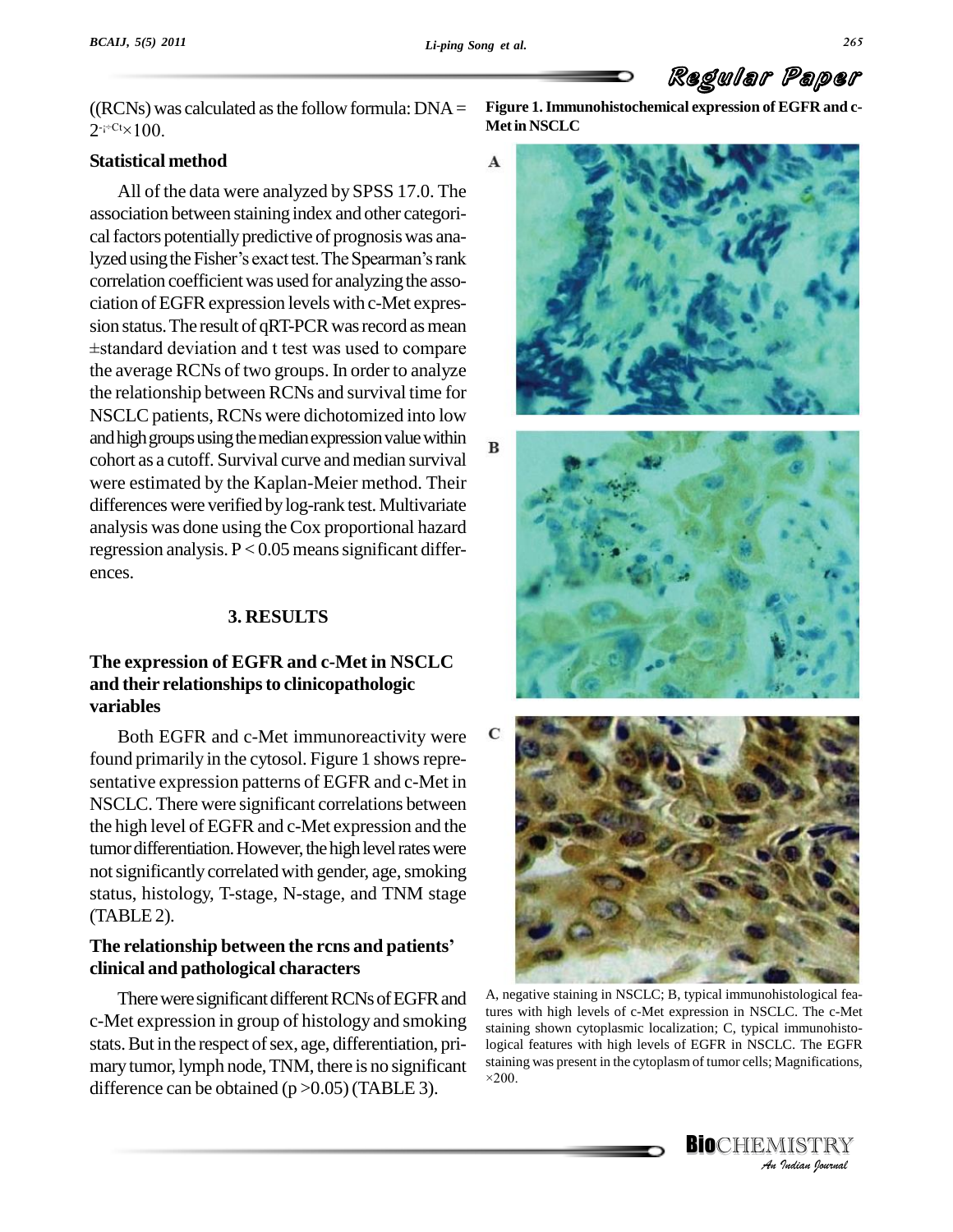| <b>Variables</b> | <b>Total</b> | <b>EGFRpositive</b> (%) | ${\bf P}$ | c-Met positive(%) | $\mathbf P$ |
|------------------|--------------|-------------------------|-----------|-------------------|-------------|
| Gender           |              |                         | 0.215     |                   | 0.552       |
| Male             | 47           | 34 (72.3)               |           | 26(55.3)          |             |
| Female           | 14           | 13 (92.9)               |           | 9(64.3)           |             |
| Age              |              |                         | 0.689     |                   | 0.740       |
| < 60             | 29           | 23 (79.3)               |           | 16(55.2)          |             |
| ?60              | 32           | 24(75.0)                |           | 19(59.4)          |             |
| Smokingstatus    |              |                         | 0.062     |                   | 0.348       |
| Yes              | 37           | 32(86.5)                |           | 23(62.2)          |             |
| No               | 24           | 15(62.5)                |           | 12(50.0)          |             |
| Histology        |              |                         | 0.294     |                   | 0.445       |
| AC               | 26           | 22(84.6)                |           | 14(53.8)          |             |
| <b>SCC</b>       | 33           | 23(69.7)                |           | 19(57.6)          |             |
| Differentiation  |              |                         | 0.027     |                   | 0.017       |
| High             | 26           | 16(61.5)                |           | 10(38.5)          |             |
| Poor             | 31           | 27(87.1)                |           | 21(67.7)          |             |
| T-stage          |              |                         | 0.569     |                   | 0.062       |
| $T_{1-2}$        | 47           | 37 (78.7)               |           | 30(63.8)          |             |
| $T_{3-4}$        | 14           | 10(71.4)                |           | 5(35.7)           |             |
| N-stage          |              |                         | 0.795     |                   | 0.580       |
| $N_0$            | 33           | 25(75.8)                |           | 20(60.6)          |             |
| $N_{1-2}$        | 28           | 22(78.6)                |           | 15(53.6)          |             |
| <b>TNM</b>       |              |                         | 0.567     |                   | 0.199       |
| $? - ?$          | 45           | 36(80.0)                |           | 28(62.2)          |             |
| $? - ?$          | 16           | 11(68.8)                |           | 7(43.8)           |             |

**TABLE2 : Clinicopathologic variables and the expression status ofEGFR and c-Met**

**AC, adenocarcinoma; SCC, squamous cell carcinoma.**

#### **Correlation test**

There was statistically significant association of EGFRexpression statuswith c-Met expression levels both in protein and DNA levels( $r=0.476$ , P<0.001 and  $r = 0.352$ , P=0.005, respectively).

#### **Survival analysis**

decreased survival (P<0.05), whereas High expres-<br>in *I*van (1 < 0.05<br>and c-Met dex regression *a*<br>*I* torrelation a<br>mbers of c-M<br>*I*ISTRY Kaplan-Meier analysis was used to calculate the impact of clinicopathologic features and protein expression on survival.High DNA copynumbers of EGFR and c-Met, and N stage were associated with sion of EGFR and c-Met detected by IHC were not significant. Cox regression analysis revealed a statistically significant correlation among N stage and High sion DNA copy numbers of c-Met  $(P<0.05, TABLE 4)$ .



## **DISCUSSION**

After the analysis of genomics and proteomics of lung cancer celllines and gastric cancer cell lines, Guo et al.verified a complex signal transduction pathway related to susceptibility of targeted drug. And the center role of EGFR and c-Met in the pathway, besides more than 100 targets tyrosine kinase involved, has been revealed **[9]**. The relationship between the protein ex pression and DNA copy numbers of these two genes and their clinicopathologic significance was discussed in this paper.

Consistent with the result of Meert et al.<sup>[10]</sup>, our immunohistochemistry assay showed the protein expression rate of EGFR and c-Met in poor differentiation NSCLC is higher than that of well differentiation. We

Regular Paper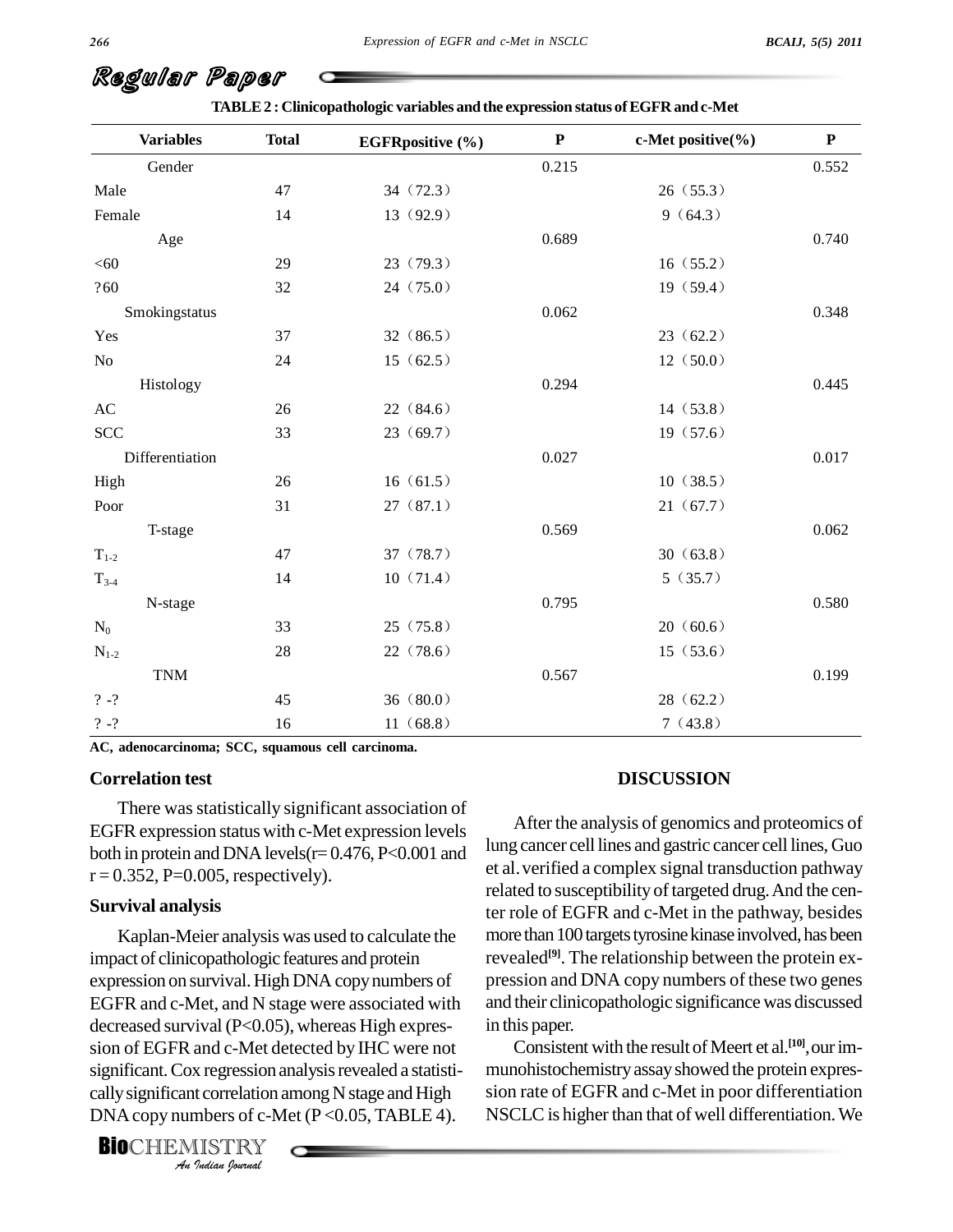# Regular Paper

| TABLE 3 : The relationship between the relative DNA copy numbers and pathological characters |  |
|----------------------------------------------------------------------------------------------|--|
|----------------------------------------------------------------------------------------------|--|

| <b>Variables</b>          | <b>Total</b> | <b>RCNs of EGFR</b> | ${\bf P}$ | <b>RCNs</b> of c-Met | ${\bf P}$ |
|---------------------------|--------------|---------------------|-----------|----------------------|-----------|
| Gender                    |              |                     | 0.069     |                      | 0.088     |
| Male                      | 47           | $0.14 \pm 0.17$     |           | $0.12 \pm 0.07$      |           |
| Female                    | 14           | $0.25 \pm 0.23$     |           | $0.28 \pm 0.32$      |           |
| Age                       |              |                     | 0.213     |                      | 0.583     |
| < 60                      | 29           | $0.20 \pm 0.23$     |           | $0.15 \pm 0.14$      |           |
| ?60                       | 32           | $0.14 \pm 0.14$     |           | $0.17 \pm 0.21$      |           |
| Smoking status            |              |                     | 0.013     |                      | 0.032     |
| Yes                       | 37           | $0.22 \pm 0.22$     |           | $0.20 \pm 0.21$      |           |
| No                        | 24           | $0.10 \pm 0.08$     |           | $0.10 \pm 0.09$      |           |
| Histology                 |              |                     | 0.026     |                      | 0.015     |
| AC                        | 26           | $0.24 \pm 0.26$     |           | $0.23 \pm 0.25$      |           |
| <b>SCC</b>                | 33           | $0.12 \pm 0.08$     |           | $0.11 \pm 0.06$      |           |
| Differentiation           |              |                     | 0.539     |                      | 0.791     |
| High                      | 26           | $0.15 \pm 0.15$     |           | $0.15 \pm 0.10$      |           |
| Poor                      | 31           | $0.18 \pm 0.23$     |           | $0.16 \pm 0.22$      |           |
| T-stage                   |              |                     | 0.575     |                      | 0.872     |
| $\mathrm{T}_{1\text{-}2}$ | 47           | $0.16 \pm 0.19$     |           | $0.16 \pm 0.19$      |           |
| $T_{3-4}$                 | 14           | $0.19 \pm 0.19$     |           | $0.15 \pm 0.12$      |           |
| N-stage                   |              |                     | 0.653     |                      | 0.961     |
| $\rm N_0$                 | 33           | $0.16 \pm 0.22$     |           | $0.16 \pm 0.15$      |           |
| $N_{1-2}$                 | 28           | $0.18 \pm 0.15$     |           | $0.16 \pm 0.21$      |           |
| <b>TNM</b>                |              |                     | 0.738     |                      | 0.529     |
| $? - ?$                   | 45           | $0.16 \pm 0.19$     |           | $0.15 \pm 0.13$      |           |
| $? - ?$                   | 16           | $0.18 \pm 0.18$     |           | $0.19 \pm 0.27$      |           |

**RCNs, Relative DNA copy numbers, presented asmean ±standard; AC, adenocarcinoma; SCC, squamous cell carcinoma.**

further found that the DNA copy numbers of EGFR increased significantly in adenocarcinoma, which is in reporte further found that the DNA copy numbers of EGFR simil-<br>increased significantly in adenocarcinoma, which is in repo-<br>accord with Suzuki's research on the basis of 181 cases expr of NSCLC**[11]**, but in the contrast to Dacia et al. detection of 199 cases of NSCLC**[12]**. The reason of this discrepancymaybe the difference between the detection method and reagents. But it is more likely that EFGR is impacted by some abnormal signaling pathways or interacted with other factors(such as c-Met) in the process of transcription and translation in tumor cells. The further research will help to reveal the exact mechanism.

Our results showed that there was a significant positive correlation between the EGFR and c-Met in protein and DNA level, revealing a collaborative effect between EGFR and c-Met in the process of NSCLC.A

similar result appeared in Nakamura's research which reported that there is highly correlation between Akt expression and phosphorylated EGFR and c-Met **[13]**. Moreover, Puri et al. reported that there is a synergy effect between ECG and HGF in the process of tumor cells proliferation, activation and the regulation of downstream signal-transmitting passageways **[14]**. It can be predicted that an mutual complementation between EGFR and c-Met in NSCLC.

*An*caloutcome,butthe resultswereconflicting.ForEGFR, *I* to EGFR<br> *Ine<sup>[15]</sup>, while*<br> *SCLC to be*<br> *P* were simi-<br> *I* ISTRY There are also lots of reports about the relationship between the expression of EGFR and c-Met and clini-Some investigators observed over-expression of EGFR associated with a favorable clinical outcome **[15]**, while some shown EGFR over-expression in NSCLC to be associated with a shorter survival<sup>[16]</sup>. There were simi-

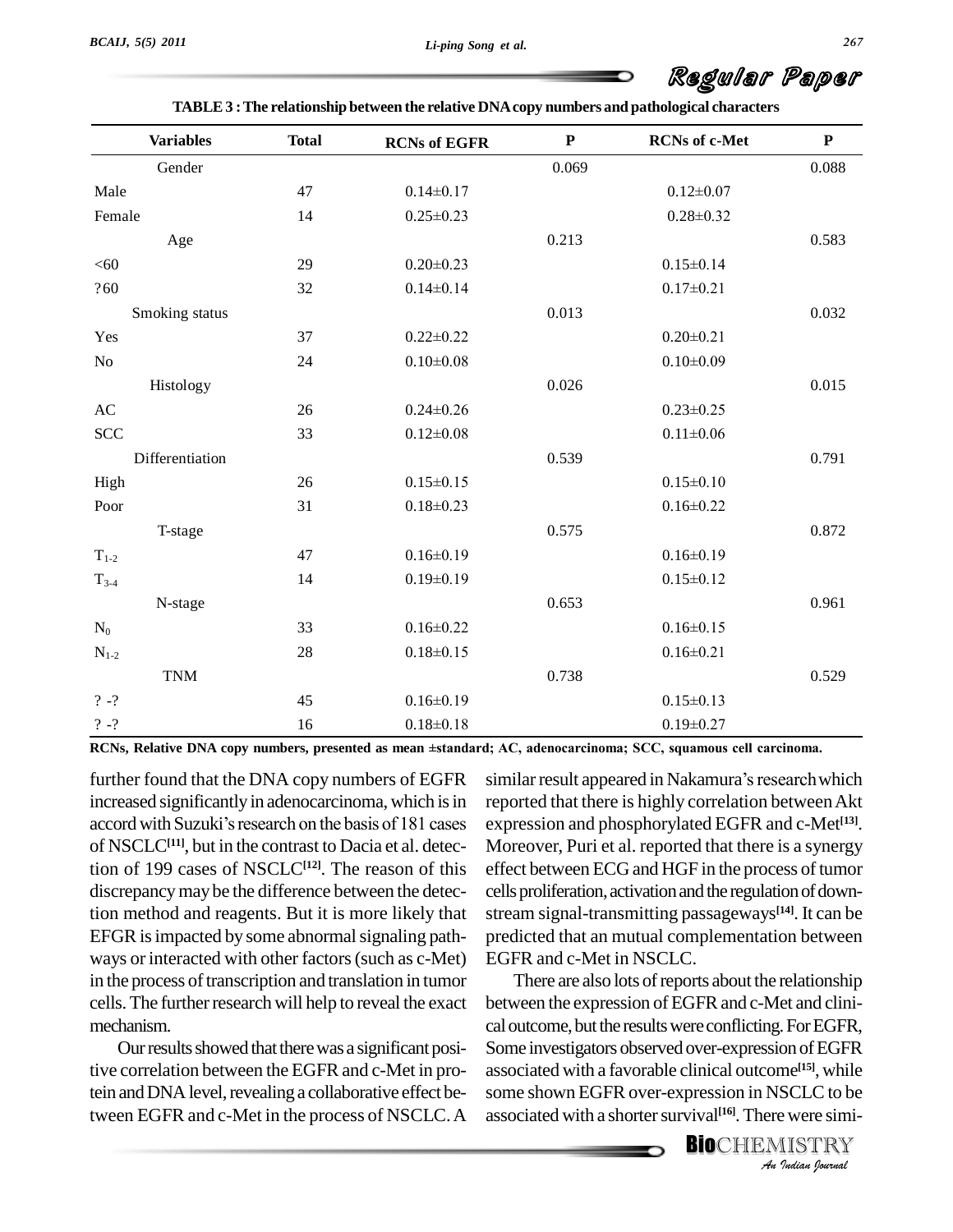| <b>Variables</b>                           |             | Univariate analysis    |             | <b>Multivariate analysis</b> |  |
|--------------------------------------------|-------------|------------------------|-------------|------------------------------|--|
|                                            | $\mathbf P$ | Hazard ratio (95% CI)  | ${\bf P}$   | Hazard ratio (95% CI)        |  |
| Gender<br>(female vs. male)                | $_{\rm NS}$ | 1.170(0.497-2.757)     | <b>NS</b>   | 2.233(0.629-7.927)           |  |
| Age<br>$(?60 \text{ vs. } <60)$            | NS          | 1.031(0.490-2.169)     | $_{\rm NS}$ | $0.789(0.306 - 2.032)$       |  |
| Smoking status<br>(no vs. yes)             | $_{\rm NS}$ | $0.643(0.282 - 1.462)$ | $_{\rm NS}$ | $1.057(0.363 - 3.082)$       |  |
| Histology<br>(SCC vs. AC)                  | $_{\rm NS}$ | $0.855(0.448 - 1.632)$ | $_{\rm NS}$ | 1.041 (0.466-2.323)          |  |
| Differentiation<br>(poor vs. s well)       | $_{\rm NS}$ | $0.667(0.366 - 1.217)$ | <b>NS</b>   | $0.840(0.409-1.725)$         |  |
| T-stage<br>$(T_{34}$ vs. $T_{1-2})$        | $_{\rm NS}$ | $1.381(0.607 - 3.141)$ | <b>NS</b>   | 2.191 (0.484-9.916)          |  |
| N-stage<br>$(N_{1-2}$ vs. $N_0)$           | 0.018       | $2.513(1.168 - 5.403)$ | 0.005       | 4.159 (1.543-11.209)         |  |
| TNM stage<br>$(? -? vs. ? -? )$            | $_{\rm NS}$ | 1.116(0.488-2.556)     | $_{\rm NS}$ | $0.466(0.092 - 2.367)$       |  |
| EGFR gene copies<br>(high vs. low)         | 0.046       | 2.249(1.015-4.982)     | <b>NS</b>   | $2.075(0.694 - 6.207)$       |  |
| c-Met gene copies<br>(high vs. low)        | 0.027       | $2.450(1.105 - 5.431)$ | 0.034       | 3.132 (1.087-9.024)          |  |
| <b>EGFR IHC</b><br>(positive vs. negative) | $_{\rm NS}$ | $1.951(0.708 - 5.375)$ | <b>NS</b>   | $0.950(0.187 - 4.821)$       |  |
| c-Met IHC<br>(positive vs negative)        | $_{\rm NS}$ | 1.236(0.579-2.638)     | $_{\rm NS}$ | 1.708 (0.602-4.849)          |  |

**TABLE4 :Estimation the risk of death by Cox proportional hazards regression model**

**AC, adenocarcinoma; SCC, squamous cell carcinoma; NS, not significant; vs., versus.**

ment technique: IHC vs. qRT-PCR. qRT-PCR is simple, de *Indian*<br> *Indianpidly*<br> *Indian*<br> *INSTRY*<br> *INSTRY*<br> *Indian Sparnal* lar phenomena for c-Met<sup>[17-20]</sup>. It was reported no cor- tio relation between c-Met and prognosis in colorectal cancer<sup>[17]</sup>, but it can predict poor prognosis in liver cancer, an breast and ovarian cancers **[18-20]**.And Kanteti et al. re ported highlyDNA copynumbers of c-Met associated with a better prognosis<sup>[21]</sup>. We surmised that the reason predict for it was the method used for detecting the expression of biomarkers, so we compared two different assesscost-effective, and rapidly produces quantitative, numerical, and reproducible results **[22]**. The most important advantage of qRT-PCR is the fact that interpreta-

tion of the results is straightforward, easily amenable to standardization, insensitive to interobserver variability, and does not require experienced pathologists, which was contrast to IHC. According to our results, expres-<br>sion of EGFR and c-Met detected by IHC failed to<br>predict patients' prognosis in univariate analysis, sion of EGFR and c-Met detected by IHC failed to whereas N-stage, expression status of EGFR and c- Met detected by qRT-PCR shown to be an indepen dent prognostic indicator in patients with NSCLC. We showed that qRT-PCR was a alternative to IHC for predicting the prognosis of NSCLC, but the clinical significance needs more samples and further verification.

Regular Paper

**BIO**CHEMISTRY<br>An Indian Journal